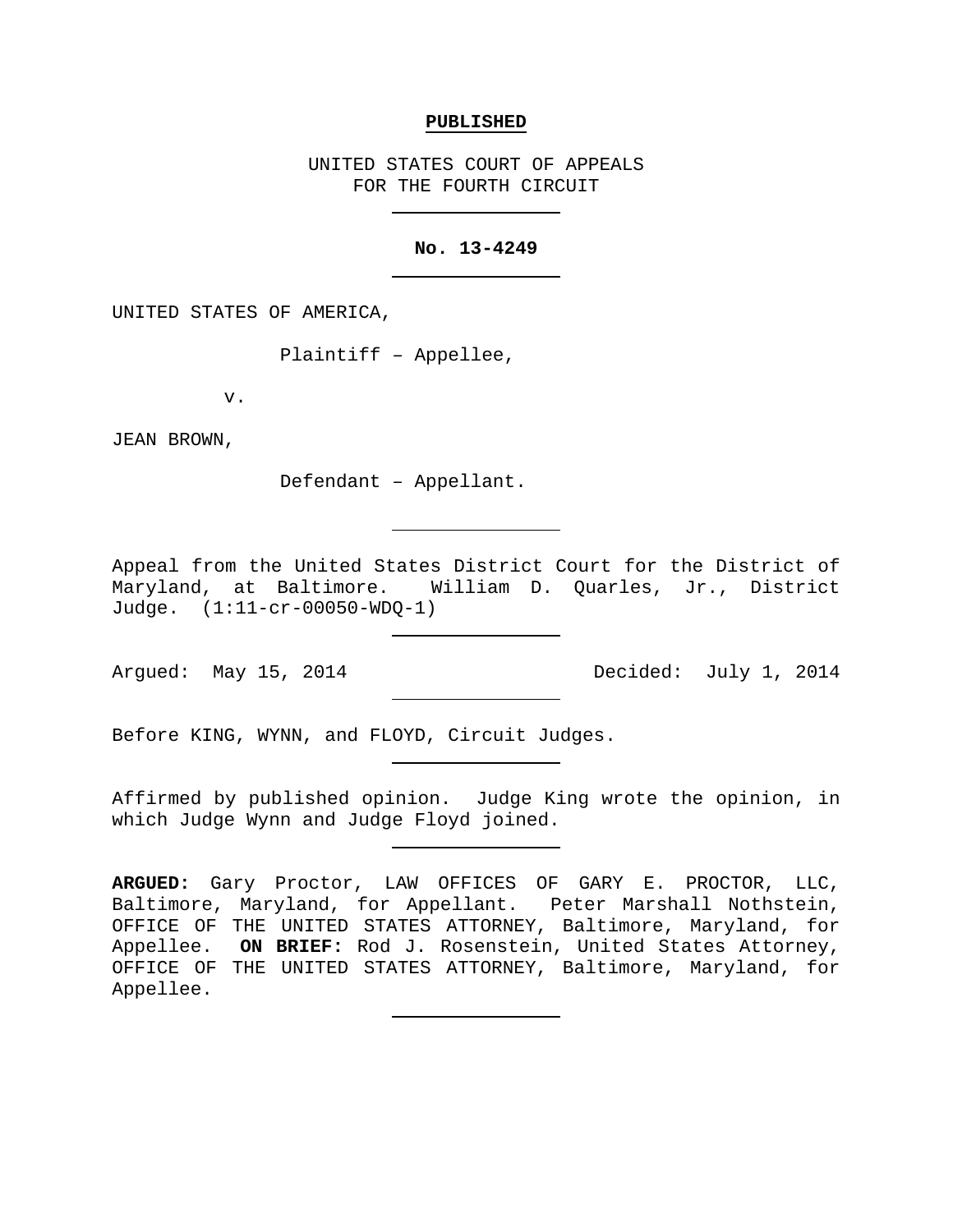KING, Circuit Judge:

Jean Brown appeals the district court's entry of a criminal judgment against her following a jury trial, whereby she was convicted of conspiring to traffic in 1,000 kilograms or more of marijuana, and of additional charges stemming from the kidnapping and murder of Michael Knight in connection with her trafficking operation. Brown also appeals the sentence of life imprisonment imposed on one of her four convictions. Discerning no cognizable error, we affirm.

### I.

The government's evidence at trial demonstrated that Brown was at the forefront of a marijuana trafficking enterprise, in which copious quantities of the drug were smuggled across the border from Mexico and trucked northeast for resale. Brown facilitated her trafficking activities through a number of trucking companies under her control. In the typical instance, drivers hauling perishables across the country would meet the Mexican suppliers in Arizona, conceal the contraband within the legitimate cargo, and return to Baltimore. Some of the marijuana was sold locally, but most of it was redistributed for sale in Pittsburgh and elsewhere. Each month, Brown's operation processed about one ton of marijuana, from which she made about \$1 million to finance the next monthly purchase.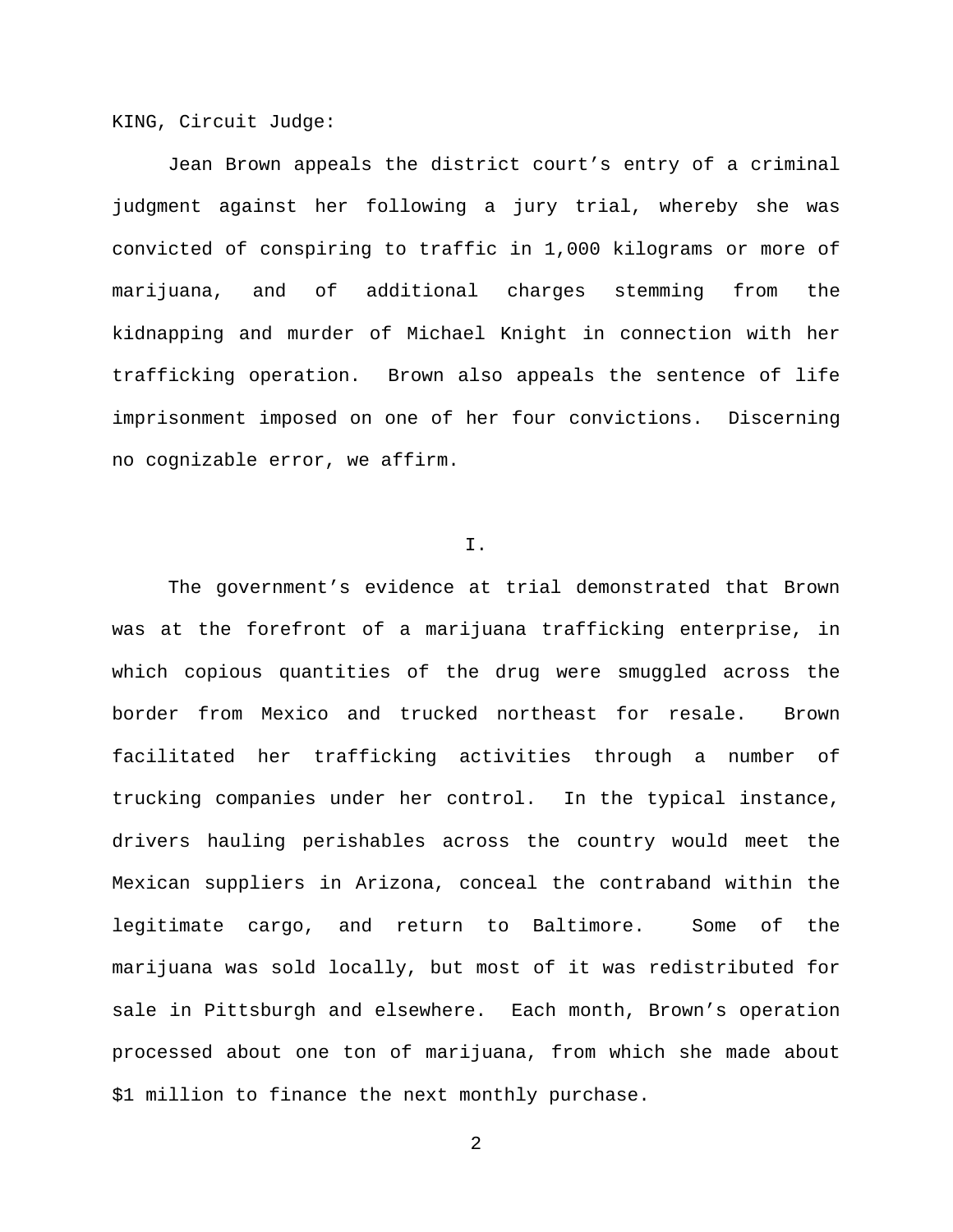The lion's share of the proceeds that Brown did not return to the business made their way to Jamaica, where she invested them in real estate. Brown was born in Jamaica, but came to the United States as an adult in 1994 or 1995 to reside for a time in Miami. Brown moved to the Baltimore area in about 2000 and began to build her drug trafficking operation, though she maintained connections with Florida and returned there frequently. In 2006, having wed an American husband some years earlier, Brown herself became a United States citizen through naturalization.

On Christmas Day, 2008, Michael Knight and two others were caught at Montego Bay attempting to enter Jamaica with about \$565,000 in cash from Brown's trafficking proceeds. The authorities confiscated the entire sum. Almost a year later, on December 16, 2009, Knight again ran afoul of Brown when he failed to account for \$250,000 of \$1 million in cash that he was supposed to be holding for her. Upon discovering the shortfall, Brown enlisted Carl Smith and Dean Myrie to help her pick up Knight and transport him, bound with a telephone cord, to an apartment in the White Marsh area of Baltimore County. When it became apparent that Knight would not produce the missing funds or disclose their location, Brown summoned Peter Blake and Huber Downer to stab Knight to death in the apartment's bathtub.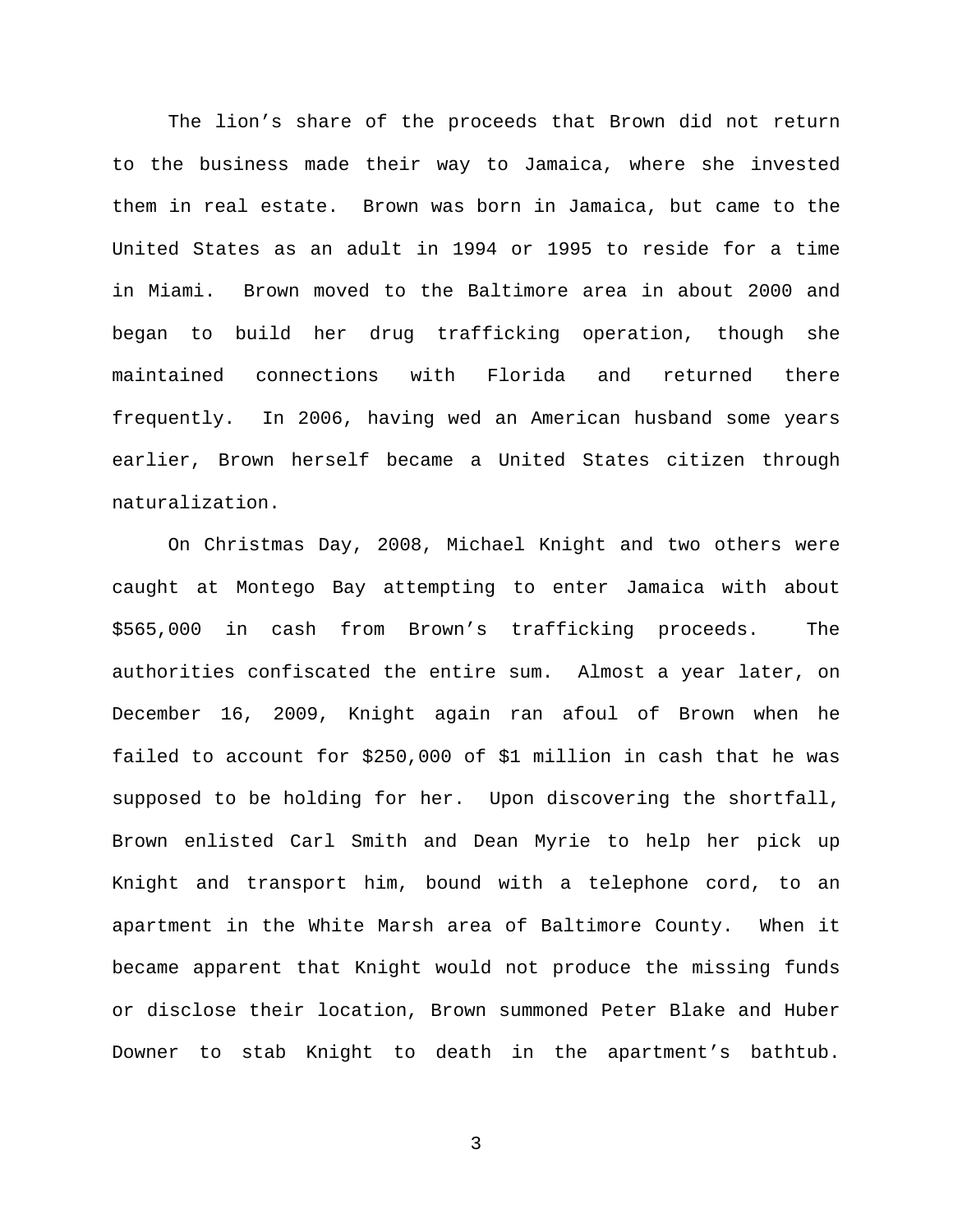Blake, Downer, and Myrie then dismembered Knight's corpse and disposed of it in dumpsters throughout the Baltimore area.

The government's investigation of the 2008 Jamaica interdiction and concomitant seizure of Brown's trafficking proceeds resulted in her indictment on July 14, 2010, for bulk cash smuggling, see 31 U.S.C. § 5332, and for conspiracy to commit the same. About three weeks afterward, Brown was arrested in Florida and brought to Maryland for arraignment and detention. Brown retained a Fort Lauderdale lawyer to defend her, and, with counsel's assistance, she pleaded guilty to the substantive cash smuggling count on October 13, 2010. Seeking sentencing credit, Brown had her lawyer arrange a police station interview that same day with Baltimore County detectives investigating the Knight murder. Counsel did not attend the interview with his client, however, electing instead to board a return flight to Florida. The October 13 interview led to another on November 3, 2010, which again was conducted outside the presence of counsel. Brown was advised of her constitutional rights prior to each interview, see Miranda v. Arizona, 384 U.S. 436 (1966), and, on both occasions, she agreed to talk to the detectives without her lawyer present.

Not long thereafter, on February 1, 2011, the grand jury returned a new indictment against Brown. In the operative Fourth Superseding Indictment of August 21, 2012, Brown was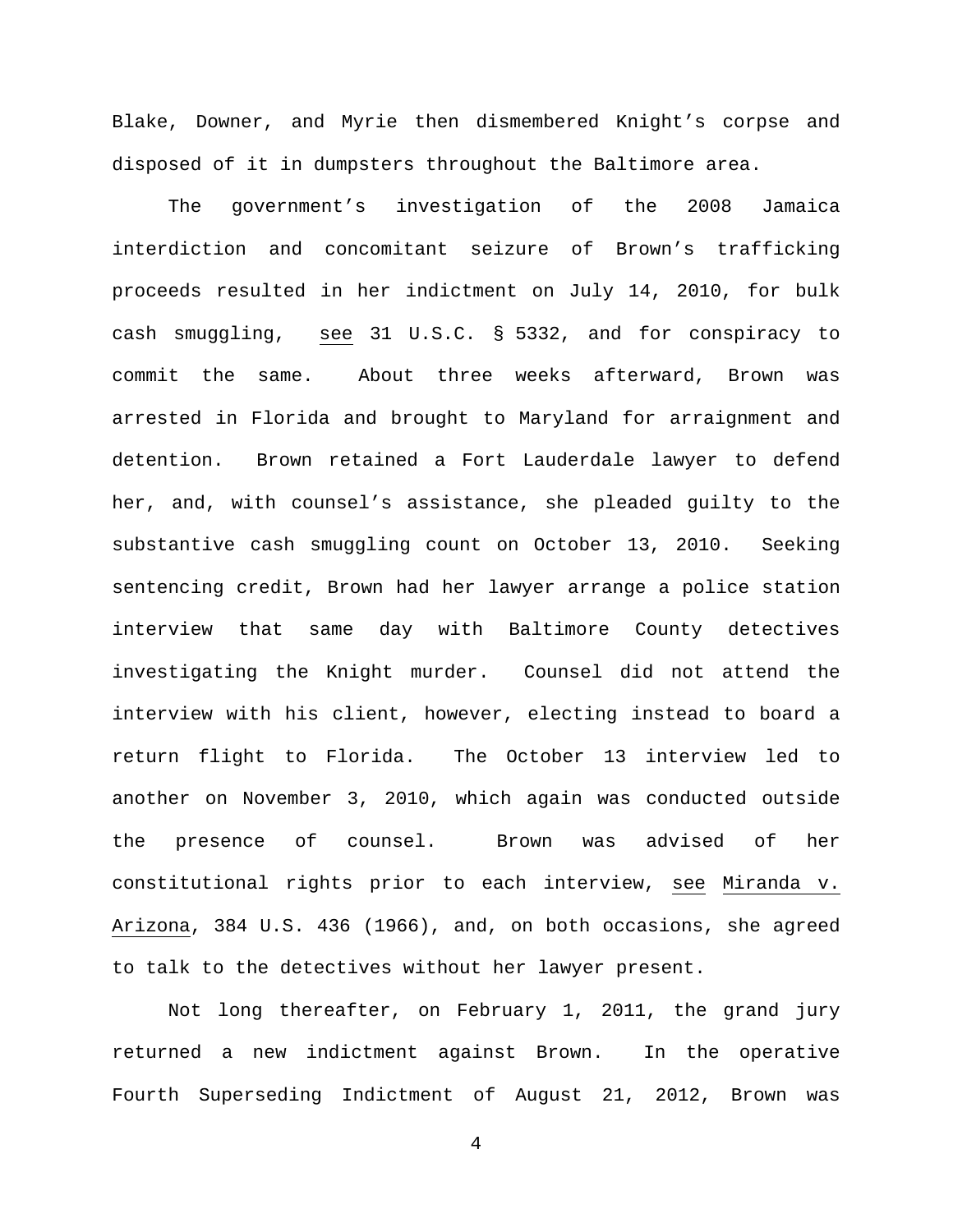charged in Count One with conspiracy to traffic in marijuana, see 21 U.S.C. §§ 841(a)(1), 846; in Counts Two and Four with respectively, kidnapping and murdering Knight in aid of racketeering, see 18 U.S.C.  $\S$  1959(a)(1); and in Count Three with conspiracy to commit murder in aid of racketeering, see id. § 1959(a)(5). Brown, having retained new counsel, moved to suppress certain of her pretrial statements, including those she made during the interviews at the police station. Following a hearing on January 4, 2013, that motion was denied.

Trial commenced before a jury in Baltimore on February 4, 2013. Brown was tried alongside Gabrial Campa-Mayen, a Mexican intermediary indicted for his role in the drug conspiracy. A number of Brown's former associates testified for the government, relating the details of her marijuana trafficking operation and its breadth. Blake, Downer, and Myrie corroborated the other witnesses' testimony on that point, and they elaborated in detail on Brown's involvement in Knight's murder.

During its examination of one of the County detectives, the government played recorded video excerpts of the police station interviews. The recordings revealed that Brown did not comport herself well during the detectives' questioning, coming across as evasive and less than forthright. Later, the government would argue to the jury that Brown's story toward the end of the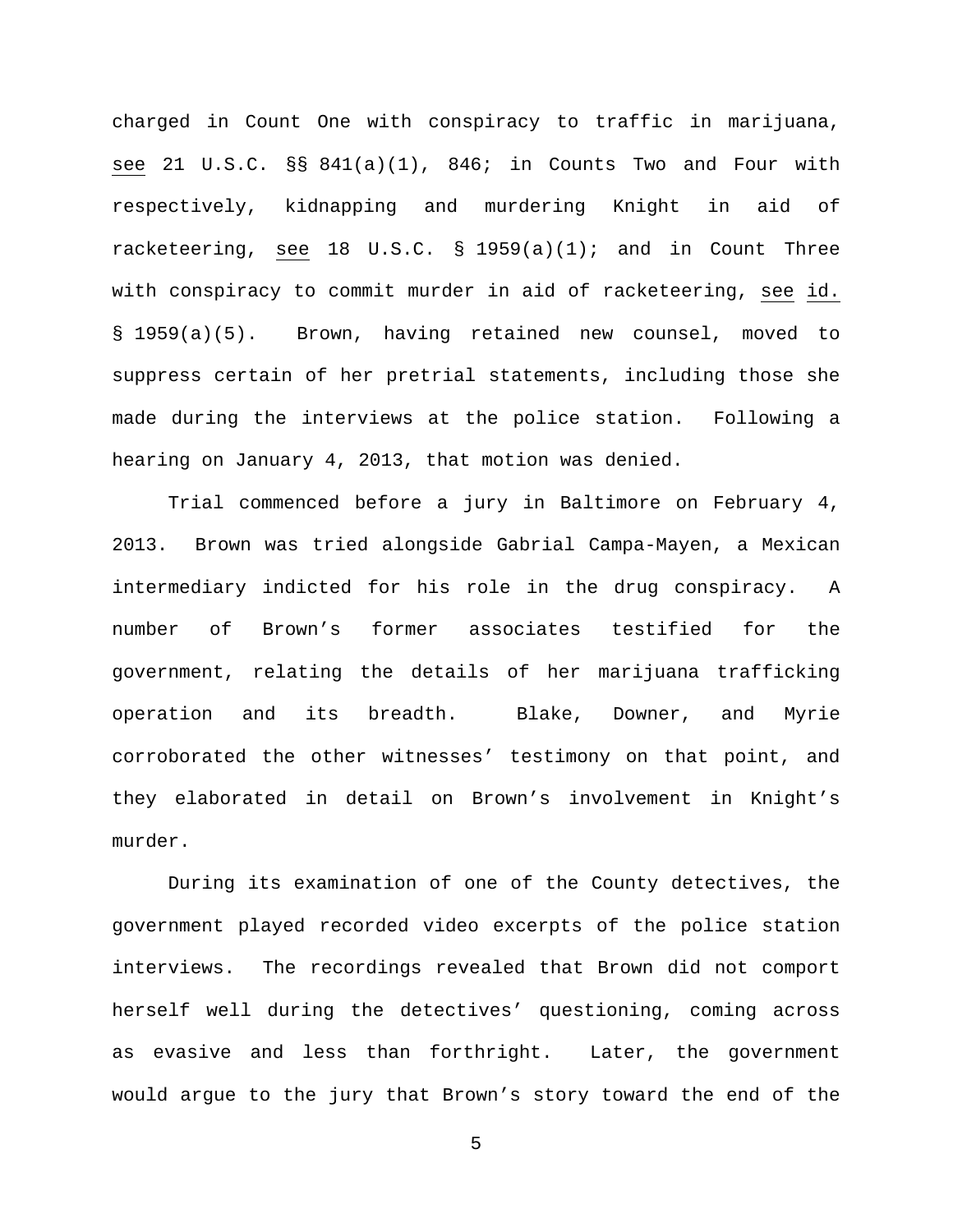recording was "a far cry from where we started . . . where she didn't know anything about anything, and it's a far cry from what she said at each successive stage in her description of the events to the detectives."  $J.A. 1758.^1$  $J.A. 1758.^1$  $J.A. 1758.^1$  The government emphasized that, as the interviews progressed, Brown "eventually admitted every fact of the murder except for her own involvement." Id.

Brown testified in her own defense. Upon ascending the witness stand, she continued to assert her innocence, insisting that she had no association with drug trafficking or complicity in Knight's death. According to Brown, Knight had been restrained and threatened after he failed to account for Smith's money. Brown and Myrie left the White Marsh apartment for a time to drive Smith to a truck stop, where he was embarking on a trip to Arizona; Knight remained in the apartment, in the custody of Blake and Downer. Brown returned to the apartment with Myrie to discover that Knight had been killed, with Blake taking the credit.

Following the close of all the evidence, during the charging conference on February 13, 2013, a question arose concerning the proper calculation in kilograms of the drug

<span id="page-5-0"></span> $1$  Citations herein to "J.A.  $\_\_''$  refer to the contents of the Joint Appendix filed by the parties to this appeal.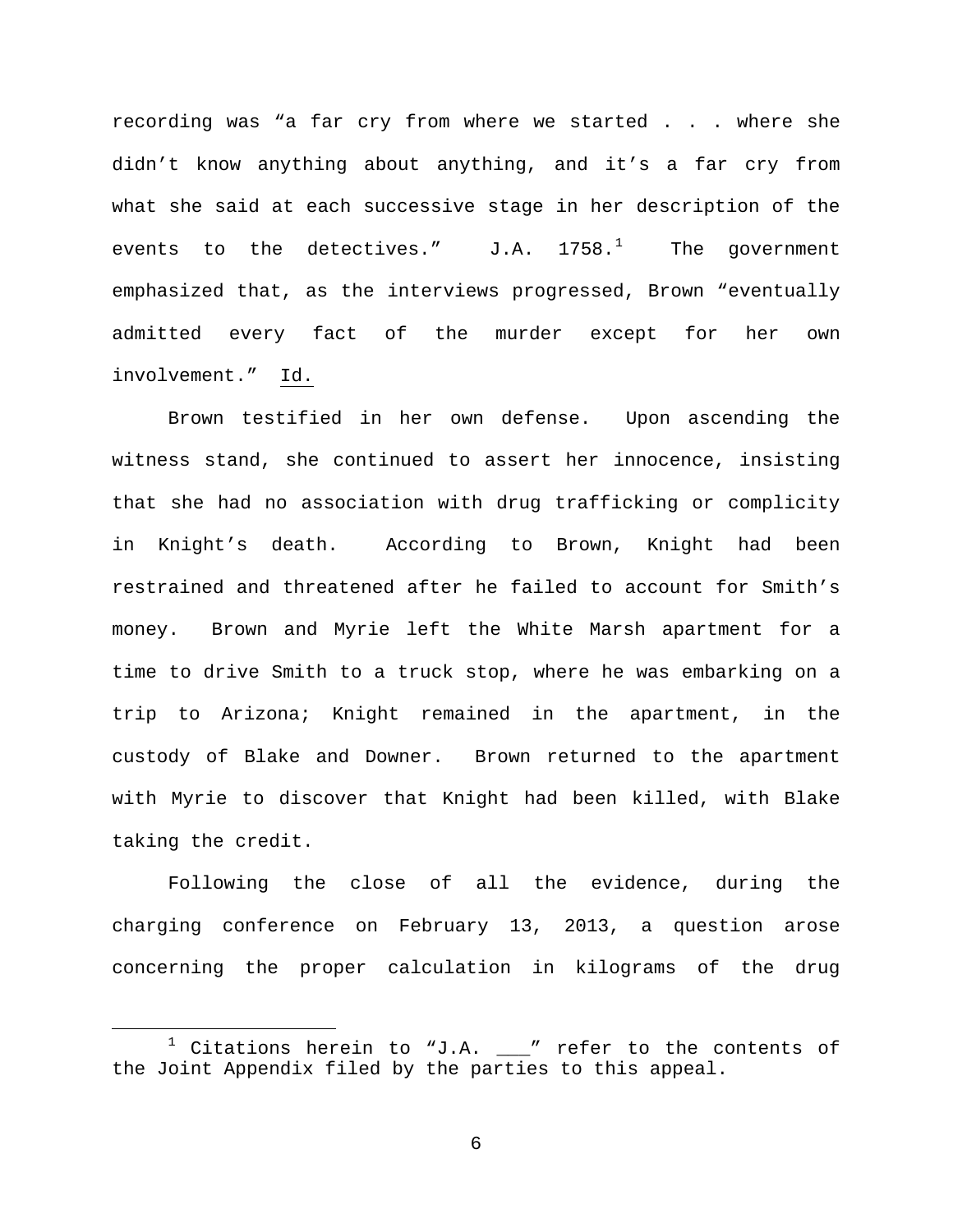quantity attributable to the conspiracy. The question was significant, because if Brown were convicted of conspiring to traffic in 1,000 kilograms or more of marijuana, she would be susceptible to imprisonment under the applicable statute from ten years to life. See 21 U.S.C.  $\S$  841(b)(1)(A). If, on the other hand, the conspiracy were found to involve less than 1,000 kilograms (but more than 100), the prescribed statutory range would be five to forty years. See id.  $\S$  841(b)(1)(B). The resolution of the drug quantity  $-$  either way  $-$  was exclusively the province of the jury. See Alleyne v. United States, 133 S. Ct. 2151, 2160 (2013) (instructing that "any 'facts that increase the prescribed range of penalties to which a criminal defendant is exposed' are elements of the crime" that must be found by a jury beyond a reasonable doubt) (quoting Apprendi v. United States, 530 U.S. 466, 490 (2000)).

At one point during the discussion, the government asked the district court to "just . . . tell the jury that 1,000 kilograms equals 2,200 pounds, because the testimony had been in English as opposed to metric units." J.A. 1692-93. In response to the government's request, counsel for Brown expressed some reservations:

COUNSEL: And judge, I don't have the exact version right, but I don't want some [28 U.S.C. §] 2255 lawyer saying it was 2,200 point -THE COURT: One kilo is 2.2 pounds.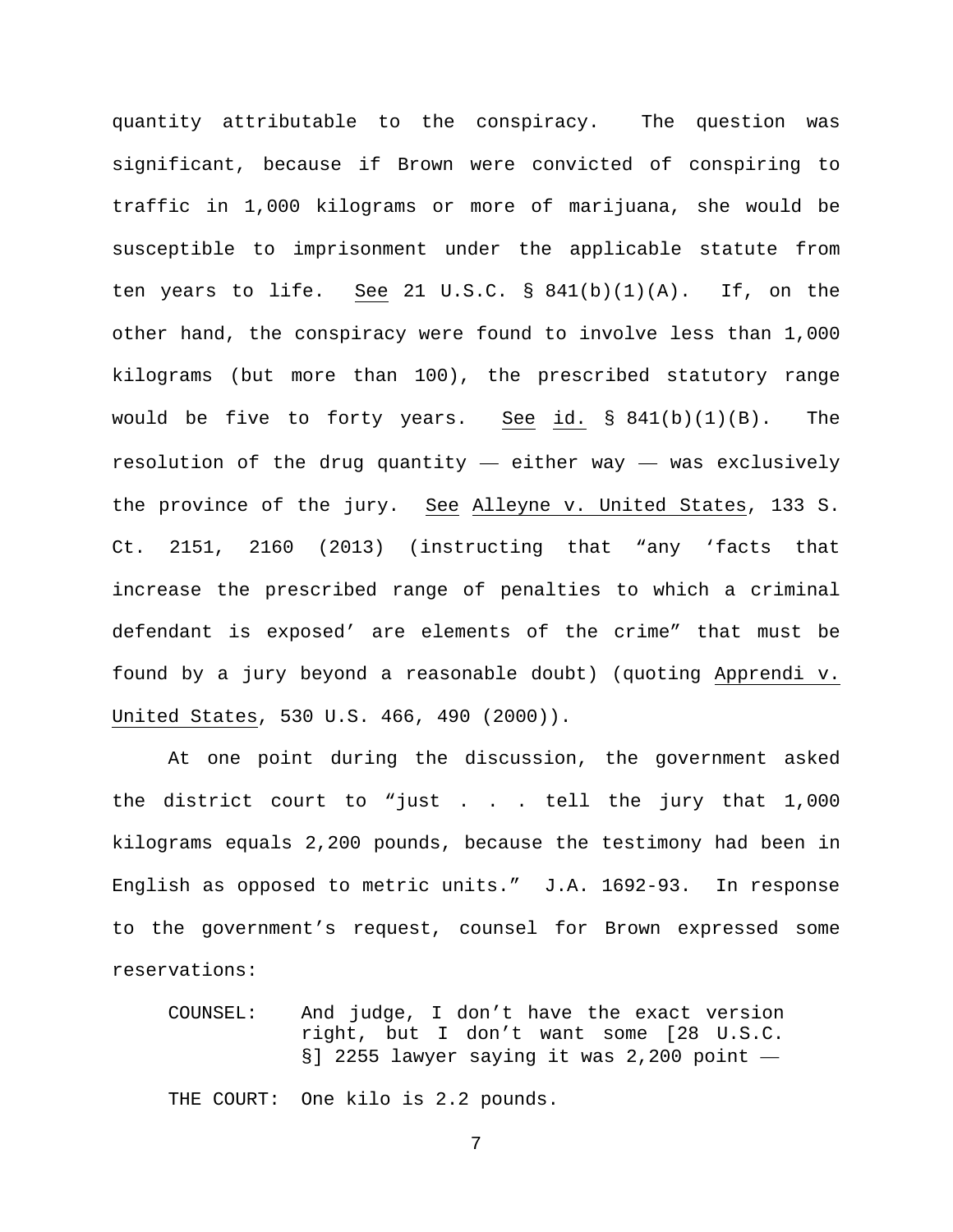COUNSEL: Exactly? There isn't a few ounces either way?

THE COURT: Exactly, I think. That's the one.

- COUNSEL: Well, if that's a correct statement of the law, we have nothing additional.
- THE COURT: I think it's a correct statement on the measurement as well.

Id. at 1693.

The district court, however, turned out to be incorrect: 2,200 pounds equates to a metric mass of just less than 998 kilograms, more than two kilograms short of the minimum quantity necessary to bring into play the possibility of life imprisonment under the sentencing statute. In order for the court to properly sentence Brown in accordance with the 1,000 kilogram threshold, the government was required to prove that the conspiracy involved a drug weight of at least 2,204.63 pounds. The jury was presented with no evidence to assist it in precisely converting from the English system to its metric counterpart the drug quantities of which the witnesses testified. $2$ 

<span id="page-7-0"></span> $2$  Prior to being instructed, all the information the jury possessed on the subject had been given to them in the form of comments and argument from counsel. The first instance involved a government witness who had pleaded guilty to conspiring to distribute more than 100 kilograms of marijuana. One of Brown's lawyers asked the witness whether he knew how many pounds are in a kilogram. When the witness replied in the negative, counsel (Continued)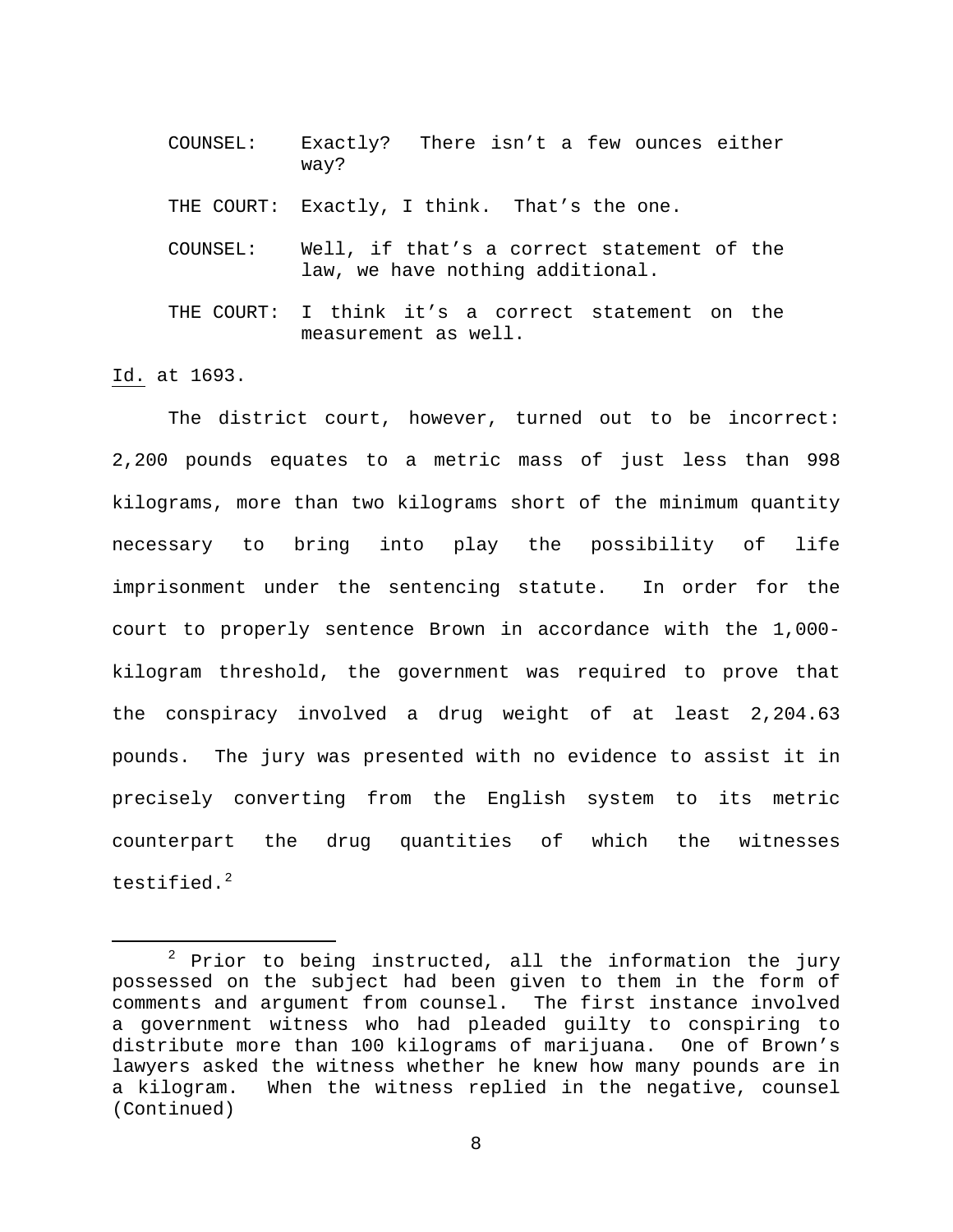The district court's approval of the government's request was the last word on the matter, and, upon charging the jury the next morning, it gave Instruction 48 as follows: "The purpose of the conspiracy charged in Count 1 was to distribute, or possess with intent to distribute, 1,000 kilograms — that's 2,200 pounds — or more of marijuana." J.A. 1897. Without objection, the court proceeded with the remainder of the instructions. The jury retired to deliberate afterward, having been given the parties' agreed verdict form, which, among the drug quantity options, listed "1000 kilograms (2200 pounds) or more." Id. at 1955.

The jury deliberated for almost two hours, then requested to view again an excerpt from the video of Brown's November 3, 2010 police station interview. About twenty minutes into the playback, the government paused the recording so that the district court could ask the jury how much of the remainder it wished to review. At that point, the court informed the jury that "I have to step off for a brief period. The recording will

Ĩ.

informed him that the amount was approximately 220 pounds. See J.A. 785-86. The government, for its part, reminded the jury at closing argument that Brown had been charged with "a conspiracy to distribute more than a thousand kilograms, which is the same as 2,200 pounds." See id. at 1734. Shortly thereafter and twice more on rebuttal, the government repeated the same erroneous assertion. See id. at 1739, 1856-57. None of the government's misstatements drew an objection from the defense.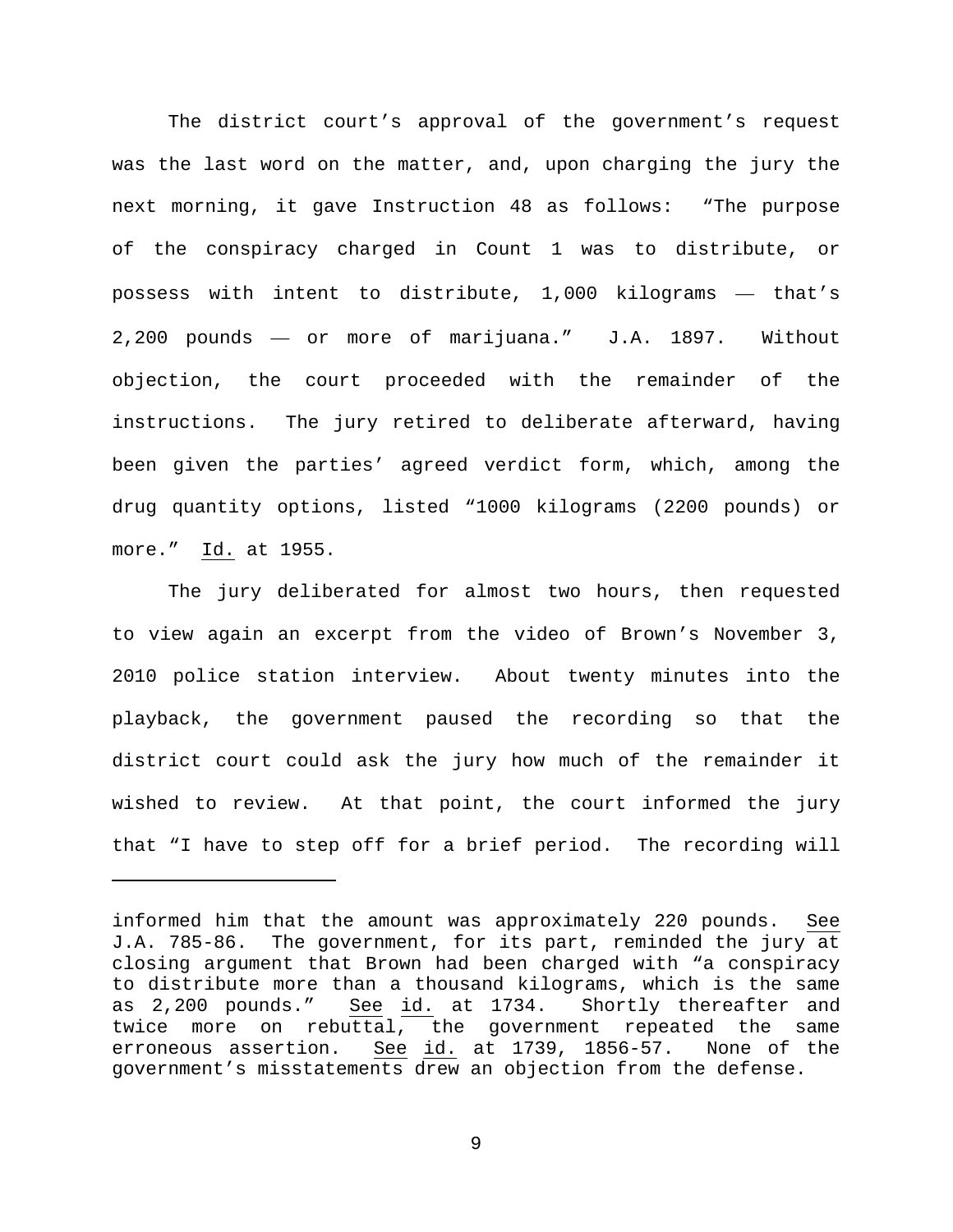continue to play in my absence, and [the courtroom clerk] will get me if I'm needed." J.A. 1936. The recording resumed, absent the court, for approximately thirty-two minutes. Upon the court's return, Brown moved for a mistrial, which was denied.<sup>[3](#page-9-0)</sup>

On February 19, 2013, the trial having recessed four days for the holiday, the jury reached its verdict. The courtroom clerk made official inquiry of the jury's foreperson:

THE CLERK: How do you find the Defendant Jean Brown, not guilty or guilty, of the matters wherefore she stands indicted as to Count [One]?

FOREPERSON: Guilty.

- THE CLERK: Okay. And what amount of marijuana was involved?
- FOREPERSON: 2,200 pounds.

THE CLERK: 2,200 pounds.

FOREPERSON: Or more.

J.A. 1946. The jury also found Brown guilty of Counts Two through Four, relating to the kidnapping and murder of Knight.

<span id="page-9-0"></span> $3$  Inviting our attention to the district court docket, Brown expresses her belief that the court "left the bench in the case at bar to conduct a sentencing in another unrelated case, in an adjacent courtroom." Br. of Appellant 18 n.3 (citing United States v. Chon, No. 1:12-cr-00506 (D. Md. Feb. 14, 2013), ECF No. 23).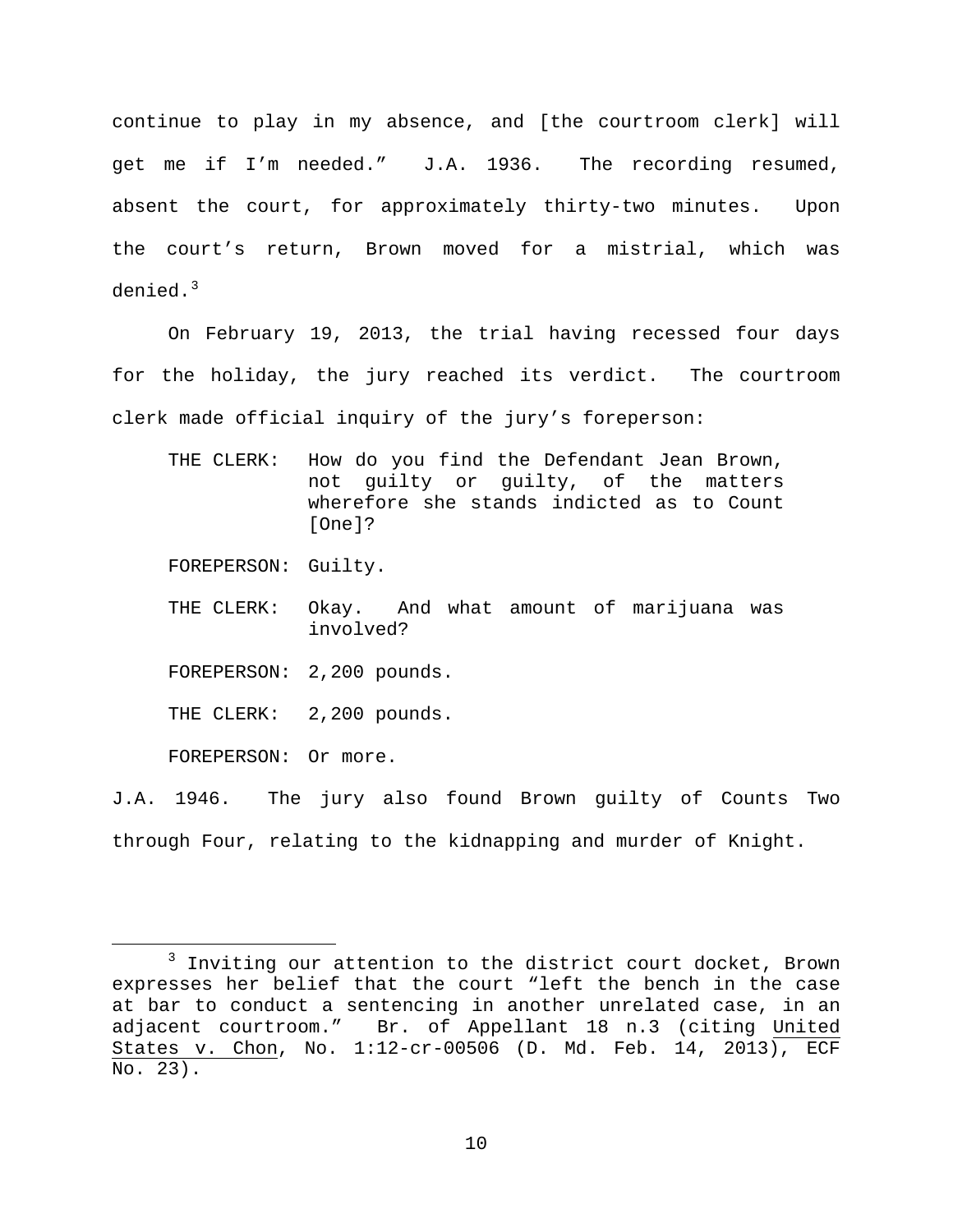At the sentencing hearing on March 22, 2013, Brown maintained that, with respect to her conviction of the marijuana trafficking conspiracy, she should not be subjected to the tenyear-to-life term of imprisonment prescribed by 21 U.S.C.  $\S$  (b)(1)(A). Brown contended that, because of the erroneous equivalency instruction and verdict form, the jury had not actually found that she had distributed the threshold quantity of marijuana authorizing a life sentence. The district court was unpersuaded, sentencing Brown to life on the Count One marijuana conspiracy, to concurrent life terms on the substantive murder and kidnapping charges in Counts Two and Four, and to a concurrent term of 120 months for her conviction of the Count Three murder conspiracy. By timely notice filed March 28, 2013, Brown appeals her convictions and sentence.

## II.

Brown asserts that the district court erroneously permitted the jury to view the recorded October 13 and November 3 police station interviews. More fundamentally, Brown posits that her trial was structurally undermined by the court's absence while the jury listened to the latter interview on playback. Either of those supposed irregularities, according to Brown, renders her convictions infirm and entitles her to a new trial. Failing that, Brown suggests that the uncertainty surrounding the jury's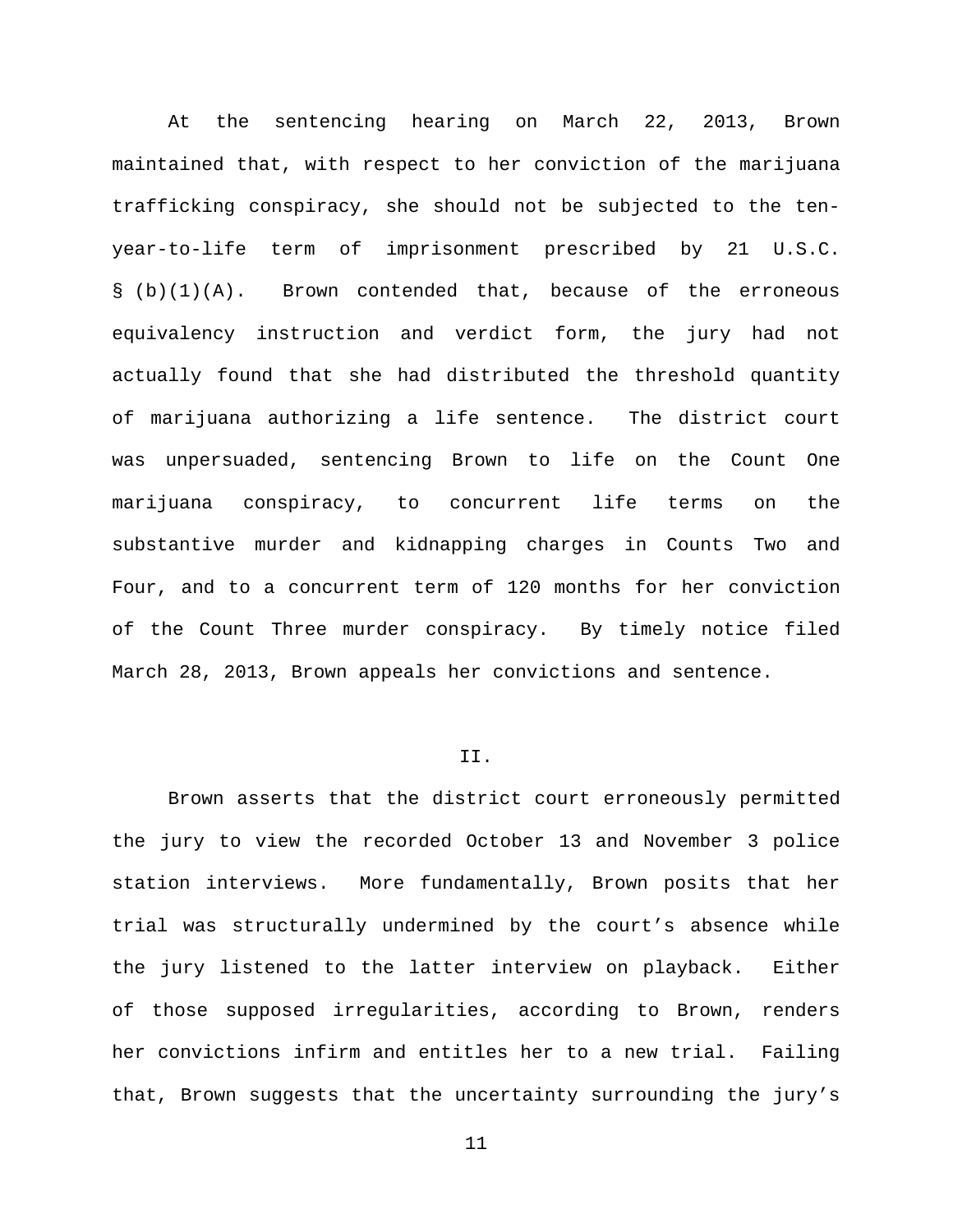verdict as to the drug quantity attributable to the conspiracy requires a remand. Specifically, Brown requests that she be resentenced on Count One in accordance with the more lenient five-to-forty year range set forth in  $\S$  841(b)(1)(B) for a quantity of marijuana amounting to at least 100 kilograms, but less than 1,000.

In evaluating Brown's appeal of the denial of her motion to suppress the recorded police interviews, we review the district court's factual findings for clear error and its legal conclusions de novo. See United States v. Williams, 740 F.3d 308, 311 (4th Cir. 2014). We likewise review de novo allegations of structural defects in the trial process, see United States v. Mortimer, 161 F.3d 240, 241 (3d Cir. 1998). If the purported defect is not structural and has not been preserved via objection in the district court, we review for plain error only. See United States v. Love, 134 F.3d 595, 605 (4th Cir. 1998).

A trial judge's absence from the bench may, depending on the circumstances, constitute a structural error that is reversible per se. See Love, 134 F.3d at 604-05 (citing Riley v. Deeds, 56 F.3d 1117, 1120 (9th Cir. 1995)); see also Mortimer, 161 F.3d at 241. An error in contravention of Apprendi and its progeny, however, is not a structural one. See United States v. White, 405 F.3d 208, 222 (4th Cir. 2005)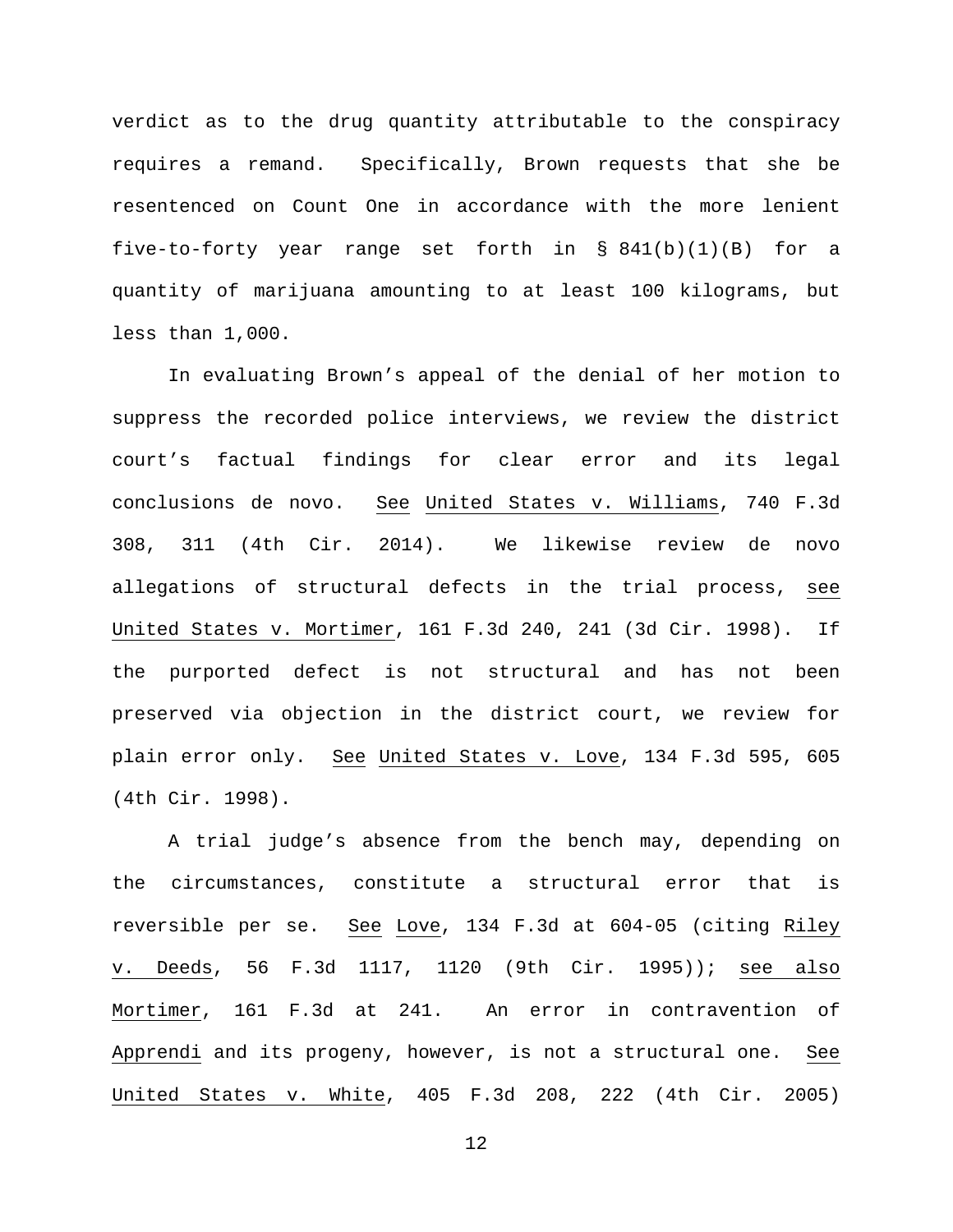(citing United States v. Carter, 300 F.3d 415, 428 (4th Cir. 2002)). Irregularities of the Apprendi sort may therefore be reviewed for harmlessness, or for plain error if not timely objected to in the trial court. See White, 405 F.3d at 223; United States v. Mackins, 315 F.3d 399, 408-09 (4th Cir. 2003).

#### III.

# A.

The government could only use Brown's custodial statements at trial insofar as they were made voluntarily, in conformance with the Fifth Amendment's privilege against compelled selfincrimination. See United States v. Braxton, 112 F.3d 777, 780 (4th Cir. 1997) (en banc). Brown does not contest the validity or adequacy of the Miranda warnings administered to her by the Baltimore County detectives. Instead, Brown's assertion of a Fifth Amendment violation begins with a uniquely Sixth Amendment premise: that the lawyer who represented her in the cash smuggling prosecution was constitutionally ineffective by failing to accompany her to the police station, where she was questioned about uncharged criminal activity. The neglect of her Florida counsel, according to Brown, left her helpless before the police and rendered involuntary the entirety of her statements during the interviews of October 13 and November 3, 2010.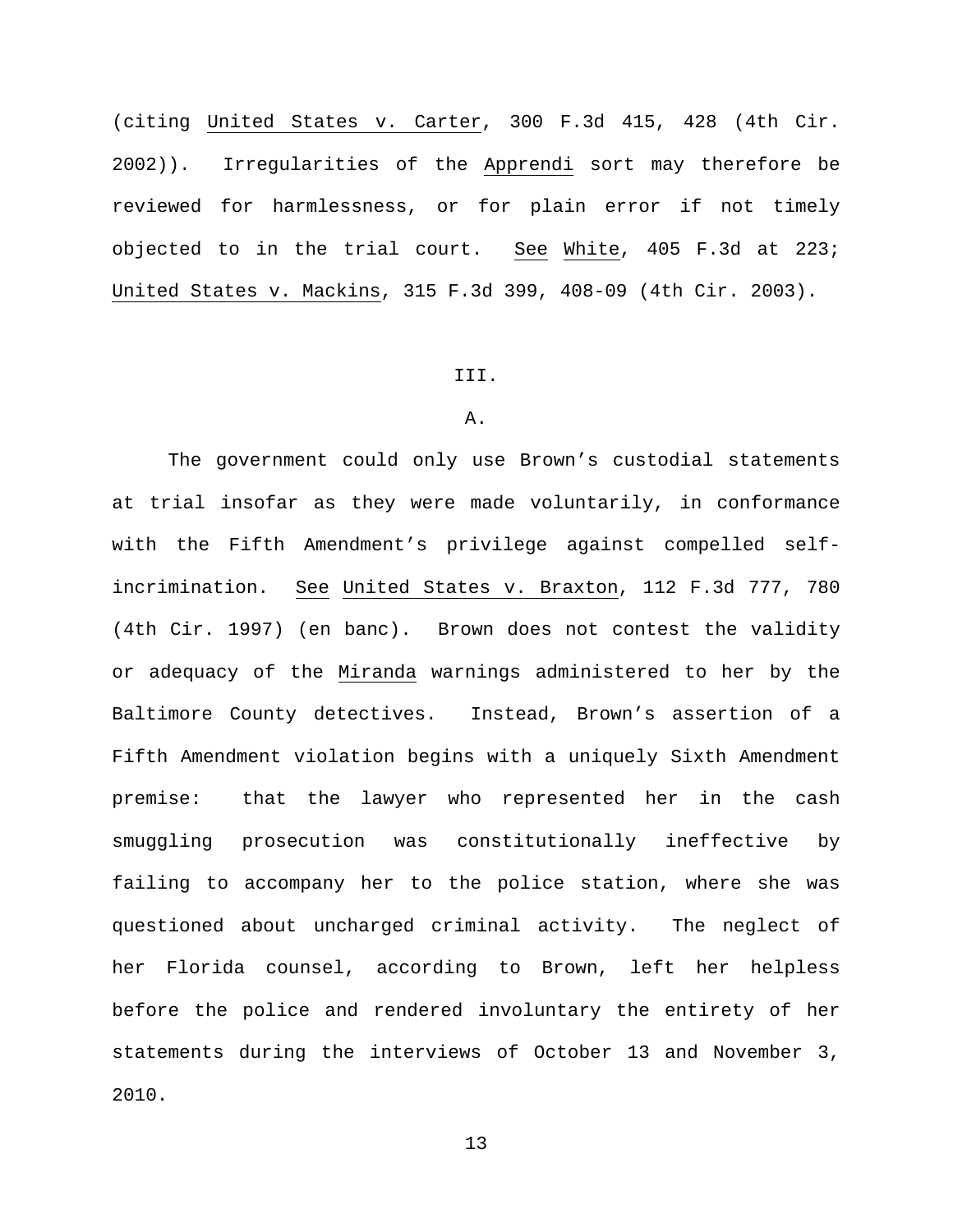Brown's theory of involuntariness is not one that we are prepared to embrace. Indeed, "[t]he sole concern of the Fifth Amendment . . . is governmental coercion." Colorado v. Connelly, 479 U.S. 157, 170 (1986). That is to say, "[t]he voluntariness of a waiver of [the Fifth Amendment] privilege has always depended on the absence of police overreaching, not on 'free choice' in any broader sense of the word." Id. Were it otherwise, we would risk imposing "a far-ranging requirement that courts must divine a defendant's motivation for speaking or acting as he did even though there be no claim that governmental conduct coerced his decision." Id. at 165-66.

Moreover, we routinely decline to address on direct appeal a criminal defendant's contention that counsel has performed in an ineffective manner, unless "the lawyer's ineffectiveness conclusively appears from the record." United States v. Bernard, 708 F.3d 583, 593 (4th Cir. 2013). We see no reason to depart from such a settled rule, notwithstanding that Brown's suggestion of ineffective assistance does not serve as a standalone Sixth Amendment assignment of error, but is instead asserted as a predicate to relief under the Fifth Amendment. Although Florida counsel testified at the suppression hearing, and, as a result, the record is more thoroughly developed here than may be typical for a direct appeal involving a lawyer's performance, we yet cannot say that the materials before us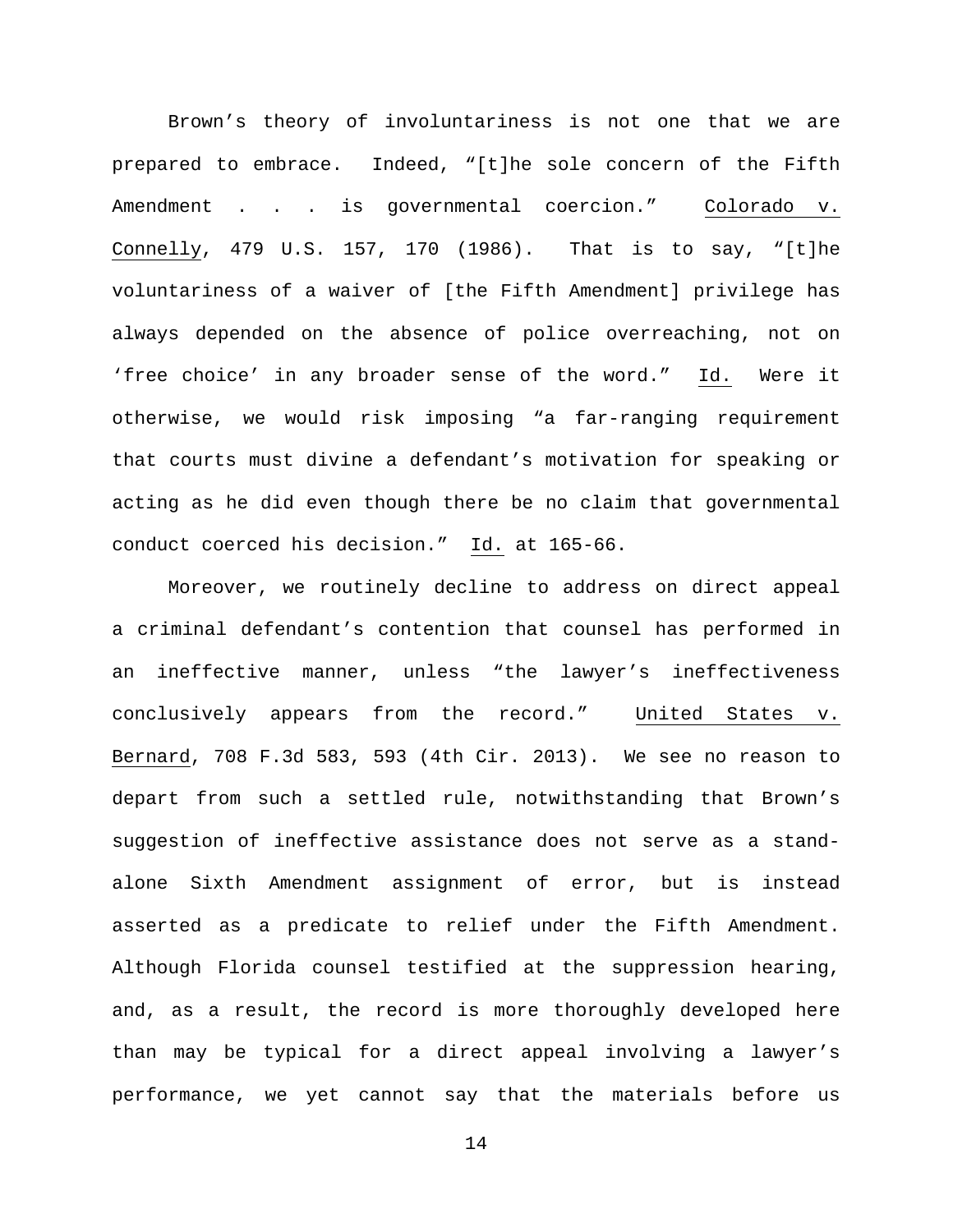conclusively establish the truth of Brown's allegations of ineffectiveness. That Brown agreed to be interviewed outside the presence of counsel is patently insufficient, as pointed out by the Supreme Court in McNeil v. Wisconsin:

One might be quite willing to speak to the police without counsel present concerning many matters, but not the matter under prosecution. It can be said, perhaps, that it is <u>likely</u> that one who has asked for<br>counsel's assistance in defending against a assistance in defending against a prosecution would want counsel present for all custodial interrogation, even interrogation unrelated to the charge. That is not necessarily true, since suspects often believe that they can avoid the laying of charges by demonstrating an assurance of innocence through frank and unassisted answers to questions.

501 U.S. 171, 178 (1991).

The McNeil Court appears to have captured the essence of the case at bar. Brown's Florida counsel, by not insisting that he accompany her to the police station interviews, may well have unwittingly enabled his client's misbegotten belief that she could talk her way out of the trouble that was looming. A mere breakdown in communication between Brown and her lawyer, however, does not compel the conclusion that the latter was constitutionally ineffective. There being no legitimate basis to suppress the recordings of the interviews, the district court did not err in admitting them.

B.

With respect to Brown's assertion of structural error emanating from the district court's vacation of the bench, we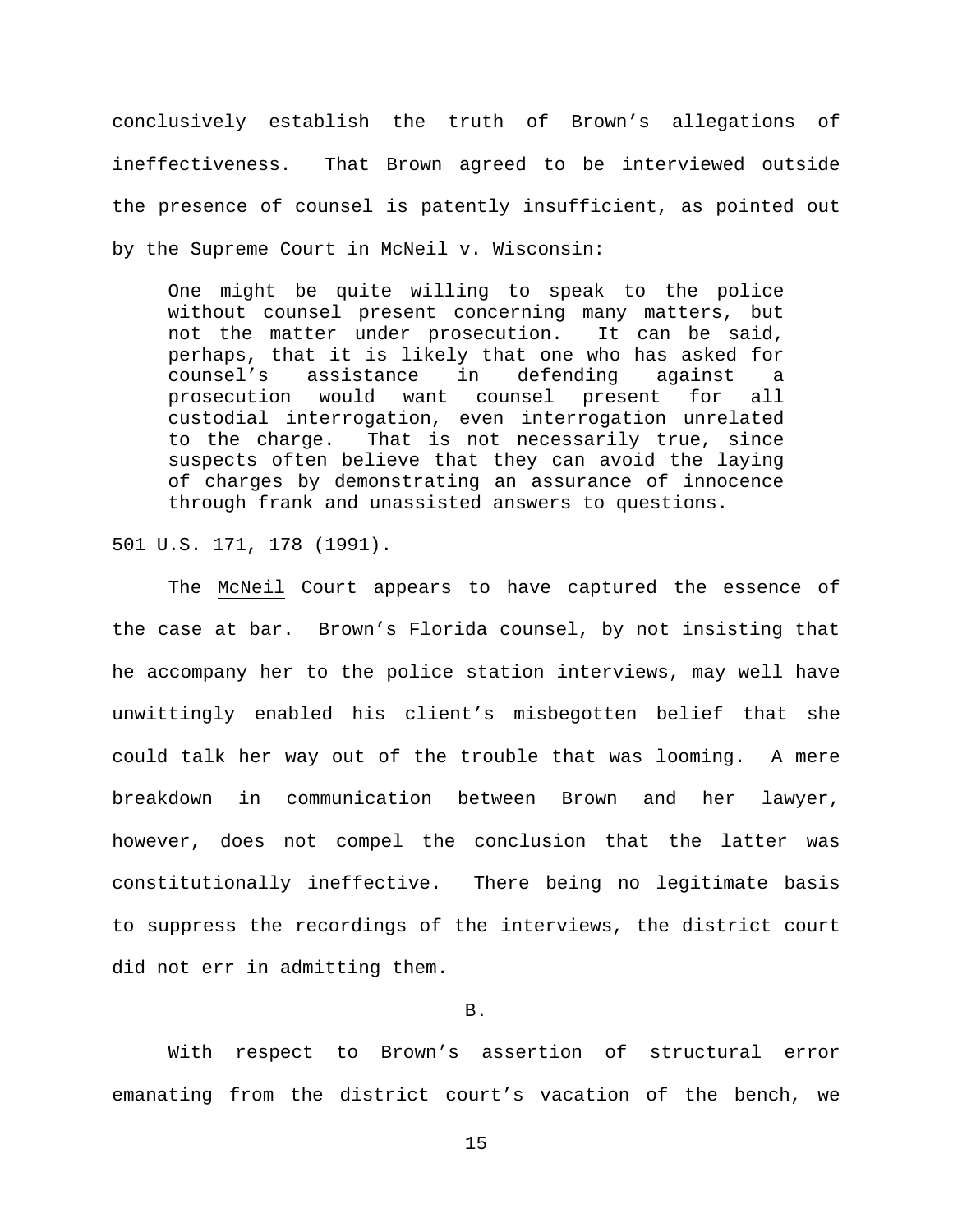note first that the record reflects no contemporaneous objection to the court's absence. See Fed. R. Crim. P. 51(b) (specifying that "[a] party may preserve a claim of error by informing the court — when the court ruling or order is made or sought — of . . . the party's objection to the court's action and the grounds for that objection"). A motion for mistrial made substantially after the fact is an inadequate substitute for a timely objection. See United States v. Brainard, 690 F.2d 1117, 1122 n.7 (4th Cir. 1982).

Counsel for Brown, without contradiction by the government, informed us at oral argument that the trial participants were momentarily taken aback by the district court's departure, which occurred without warning and was facilitated by an exit to chambers in proximity to the bench. Counsel's version of events recalls those in United States v. Mortimer, in which the prosecutor objected to a portion of the defendant's closing argument, then immediately withdrew the objection upon noticing that the judge "had indeed disappeared. He had given no notice to counsel or the jury that he was about to depart. He was simply gone." See 161 F.3d 240, 241 (3d Cir. 1998). The resultant structural defect could not be excused by the defendant's implied consent, manifested by his counsel's determination to forge ahead in the judge's absence, for, as the Third Circuit mused: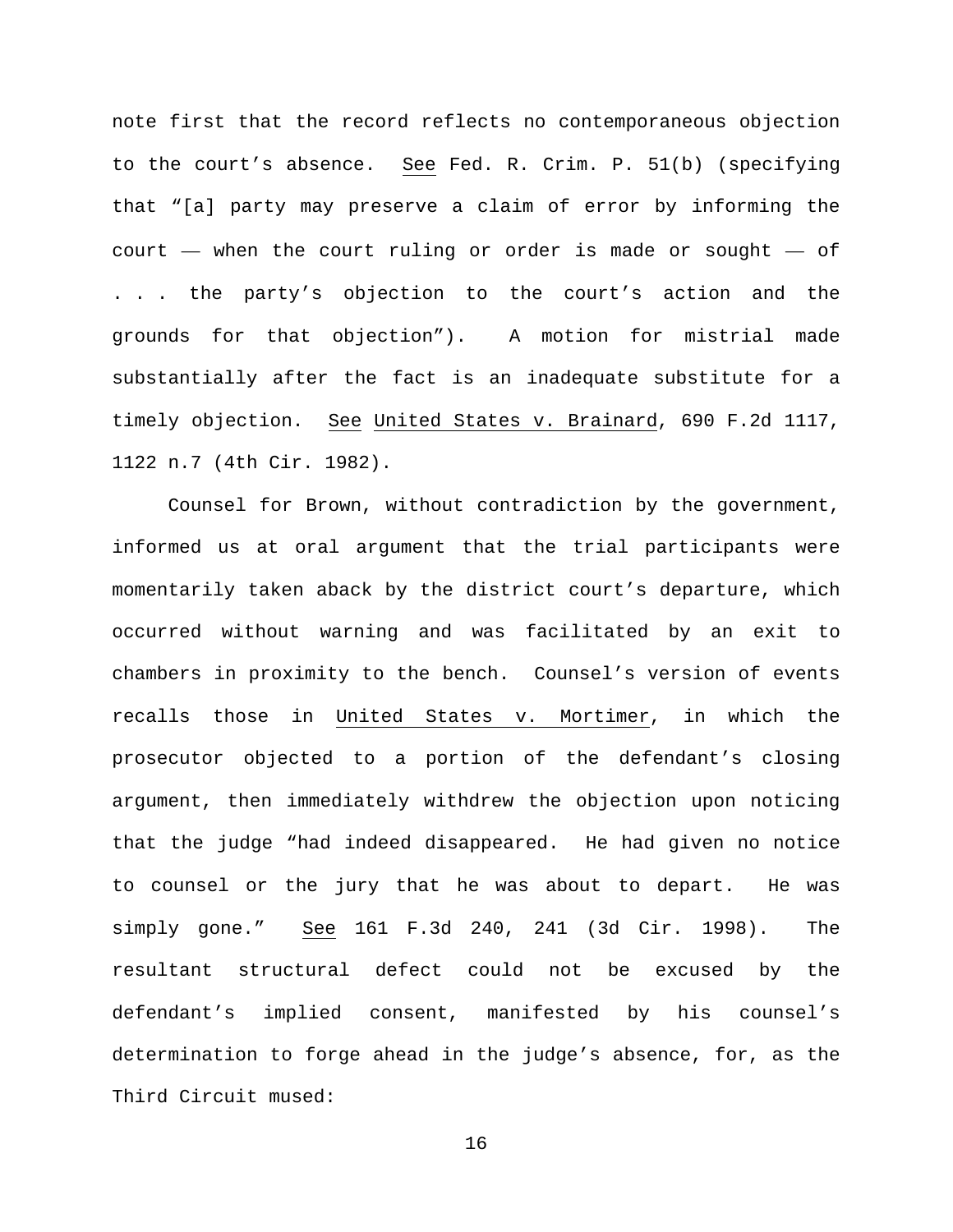Before whom was defense counsel to offer consent? That defense counsel continued her summation cannot be construed as consent. Was she to stop in midsentence as it were and wait for such time as the judge should<br>reappear? She did her best under the circumstances She did her best under the circumstances but her carrying on in adversity cannot be turned into agreement to the judge's absence.

Id.; see also Fed. R. Crim. P. 51(b) (instructing that "[i]f a party does not have an opportunity to object to a ruling or order, the absence of an objection does not later prejudice that party").

Even so, we do not imagine that resourceful counsel would necessarily have been stymied if confronted with the undesirable situation that occurred here. The defense and the prosecution should have each realized the peril in which their respective cases were placed by the district court's desertion. As officers of the court, either (or preferably both, acting in concert) would have acted well within his purview by standing up, stopping the playback, and having the clerk sequester the jurors until the presiding judge could be retrieved. No doubt the resultant hubbub would engender a modicum of chaos and confusion in the courtroom, but that sort of ephemeral ruckus is to be preferred to the lingering spectacle of no one presiding over the trial of a federal criminal defendant whose freedom is at stake.

In United States v. Love, 134 F.3d 595 (4th Cir. 1998), we recognized that the absence of the district court from a portion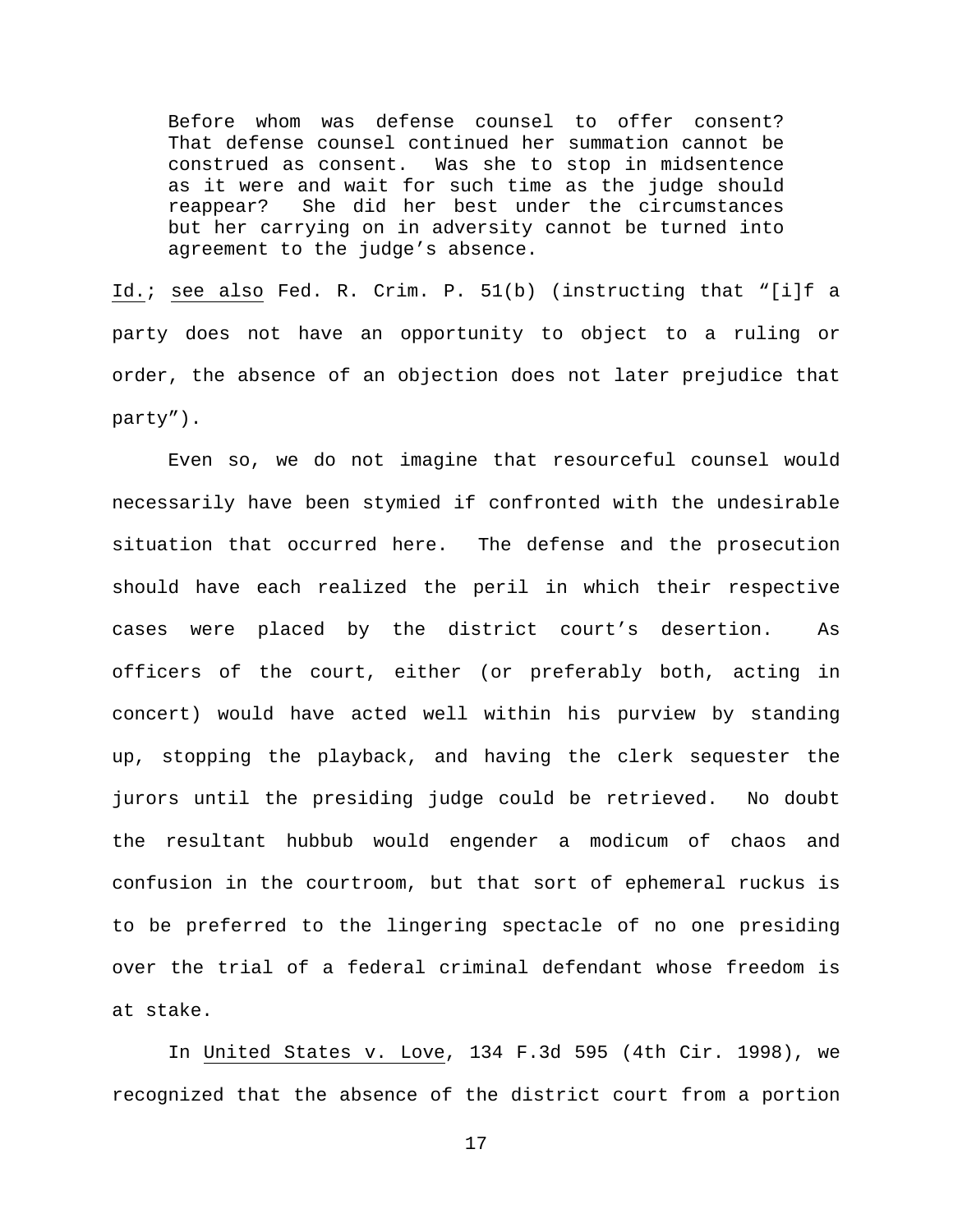of trial is not always a structural defect. The court in Love left the bench prior to the parties' closing arguments, reassuring the jury that it would be available to rule on any objections, though none were ultimately made. On appeal, the defendants contended that the court's departure was error per se, entitling them to a new trial. See Riley v. Deeds, 56 F.3d 1117, 1120 (9th Cir. 1995) (granting writ of habeas corpus to petitioner convicted of sexual assault and kidnapping where law clerk convened court in judge's absence to comply with jury's request to read back victim's testimony). We disagreed:

While we do not condone the absence of the trial judge from any phase of the trial proceeding, we reject defendants' attempt to characterize the district judge's absence here as structural error. The Riley court instead rested its holding on the fact that the trial judge there was not only physically absent from the courtroom; he did not even make the decision to permit relevant testimony to be read back to the jury or delineate which portions thereof should be<br>presented to it. All of the above functions were All of the above functions were instead carried out by the judge's law clerk, as the judge could not be located.

Love, 134 F.3d at 604-05. The exacerbating facts in Riley, we reasoned, made clear that the Ninth Circuit had premised its grant of the Great Writ on the "'complete abdication of judicial control over the process.'" Id. at 605 (quoting Riley, 56 F.3d at 1121). We observed that "[t]hose circumstances were not present" at the defendants' trial in Love. Id.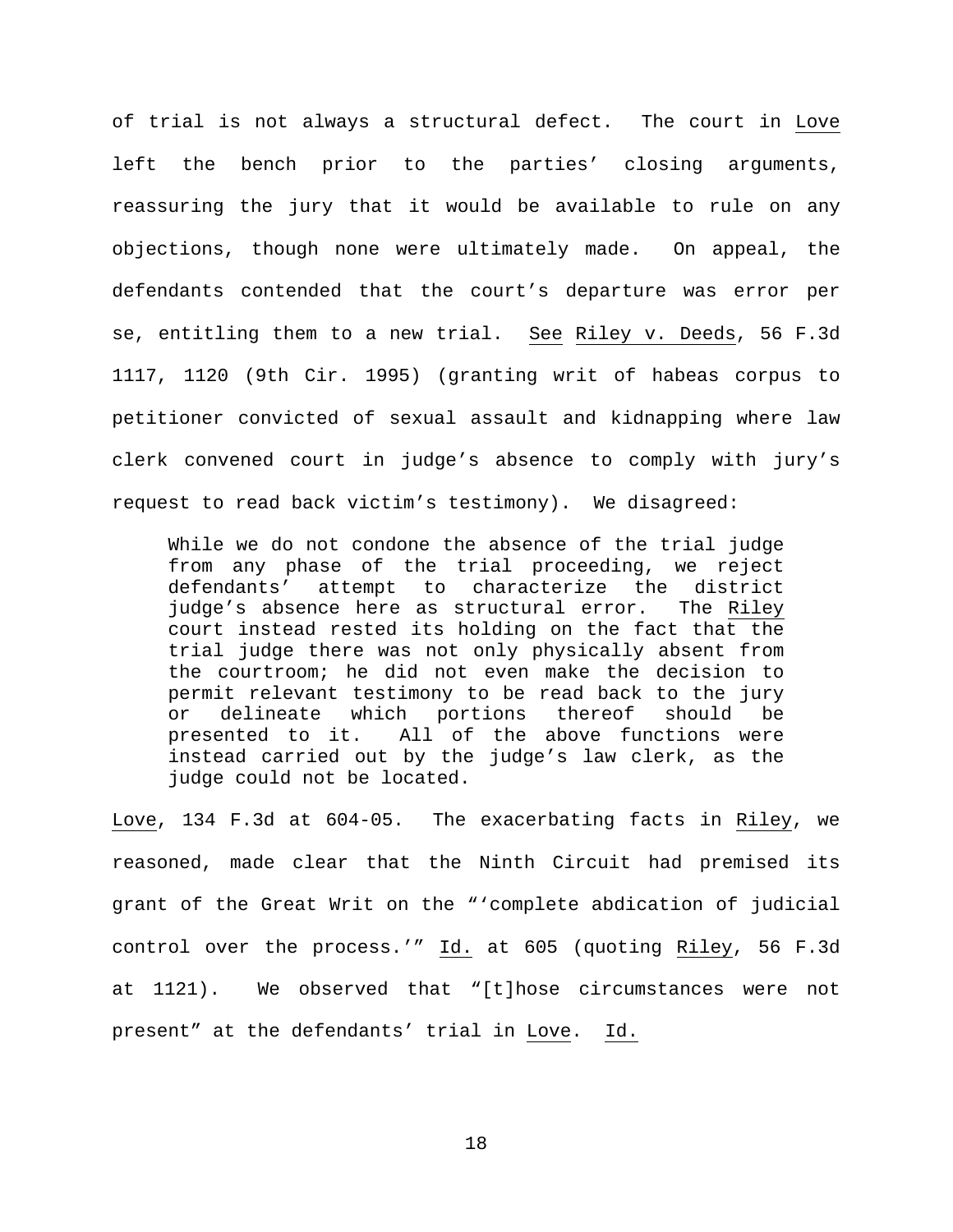Nor were they present at Brown's trial. Both here and in Love, the district court was absent for a relatively short time after all the evidence had been presented; no rulings were requested during the court's absence, and, fortunately, nothing else of note occurred in the courtroom. In Riley, by contrast, the judge's law clerk granted the jury's request to read back the victim's testimony, and, in Mortimer, the prosecutor was constrained to withdraw his objection when no one in authority was there to rule on it. Although our analysis in Love was conducted using a plain-error standard of review, meaning that the burden was on the defendants to demonstrate that the court's absence affected their substantial rights, see United States v. White, 405 F.3d 208, 223 (4th Cir. 2005), the prejudice inquiry "is essentially the same as the question whether nonforfeited error was harmless," where the government shoulders the burden, id. We are therefore content to say that our decision in Love compels the conclusion that the error complained of here was harmless.

C.

The circumstances surrounding the district court's sudden absence from the bench may have muddied the water in that instance as to the need for counsel to have blurted out an objection to preserve the irregularity. No similar lack of clarity, however, obfuscates our view of the court's inaccurate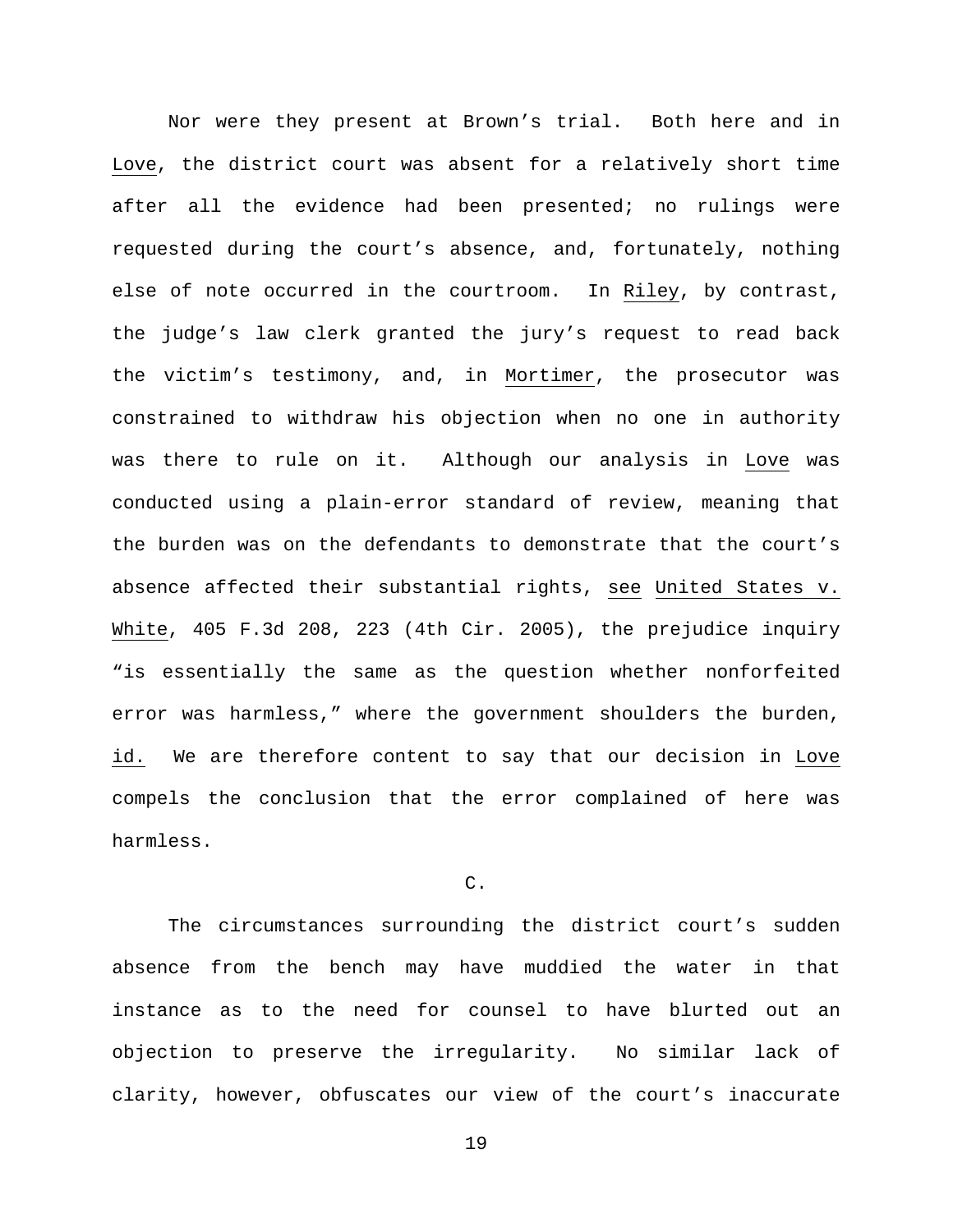drug quantity instruction and attendant verdict form error that are alleged to have led the jury astray. A fair reading of the trial transcript reveals that counsel for Brown identified the potential pitfall of the English/metric conversion rate, but then deferred to — and ultimately accepted without further question — the court's resolution grounded in its imperfect recollection.

The court of appeals in Lamb Enterprises, Inc. v. Toledo Blade Co., 461 F.2d 506 (6th Cir. 1972), addressed an analogous situation. In Lamb, a private antitrust action, the plaintiffs took issue with the district court's proposed instruction conditioning the defendants' liability under Section 2 of the Sherman Act on a finding of conspiracy to monopolize their local cable television market, excluding the alternative bases that any single defendant actually attained a monopoly or attempted to do so. Counsel for the plaintiffs maintained that "Section 2 is violated even in the absence of a combination or conspiracy of two or more of the defendants." Id. at 520. Asked to respond, their counterparts on defense acknowledged that "a single defendant can violate Section 2 of the Sherman Act, and we would not contend to the contrary." Id.

The district court, however, appeared to misapprehend the gist of the discussion, perhaps surmising that the plaintiffs sought to clarify that the jury would be within its rights to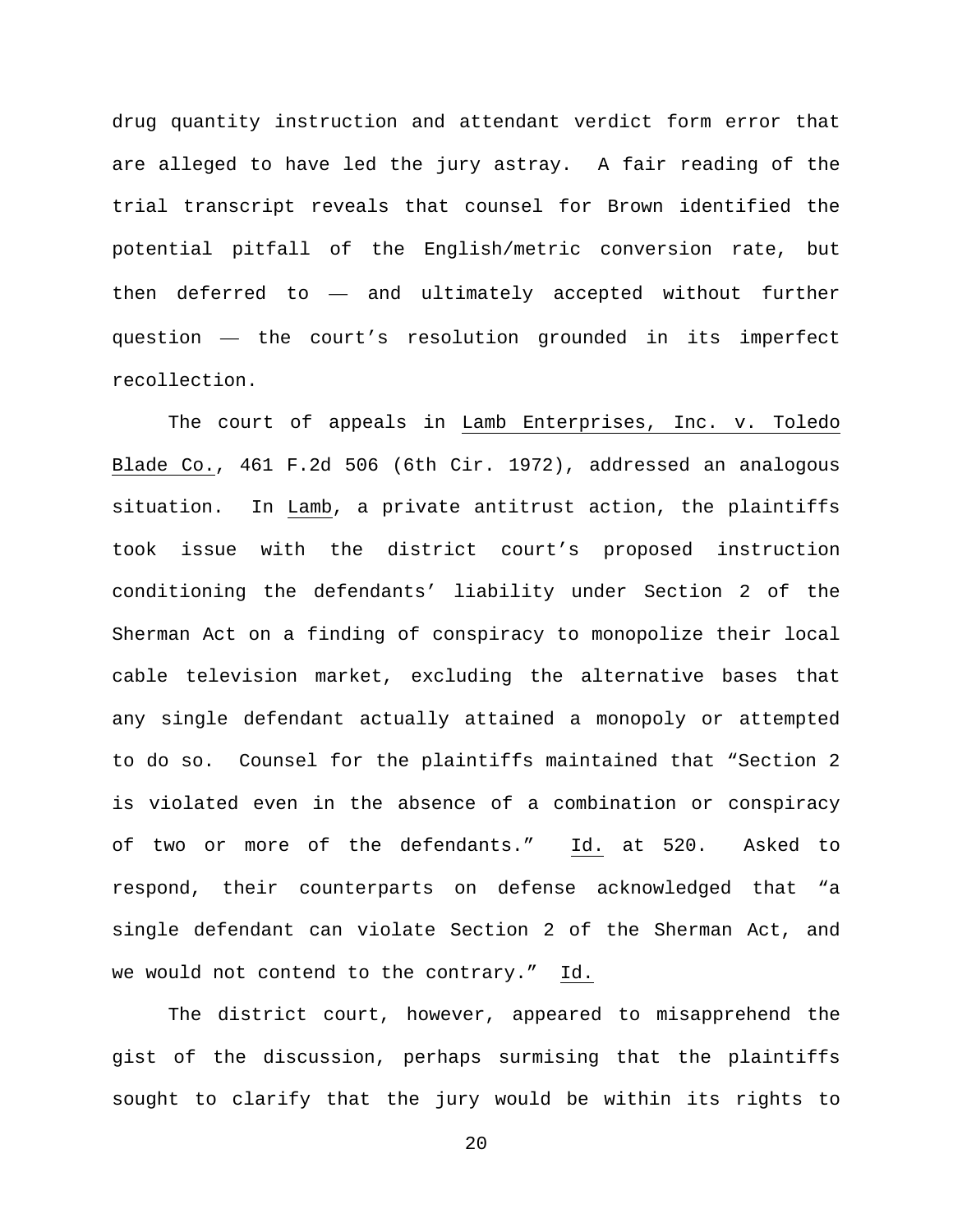return a conspiracy verdict against just one of the several defendants. In any event, the court opined that language elsewhere in the instructions directing the jury to evaluate the liability of each defendant by its own acts, or by "any individual or in combination with each other," was sufficient to allay the plaintiffs' concerns. Id. On appeal, it was noted that "counsel did not then inform the [trial] Court of any objection to the wording of the charge, to let the Court know that the charge still may have been unsatisfactory." 461 F.2d at 520. Consequently, the Sixth Circuit ruled that counsel for the plaintiffs "acquiesced in the [district] Court's view of these instructions." Id.

The same result obtains here. As to the unconsummated preservation of the asserted Apprendi error, we may say that Brown cast her bait, reeled in her catch, then — deeming it too insubstantial to keep — threw it back. It would have been a simple matter indeed for someone in the courtroom to have used a cell phone, computer, or even an old-fashioned printed reference to quickly and authoritatively ascertain the accurate conversion calculation of a pound to a kilogram, of which the district court could have properly taken judicial notice. That someone did not surely indicates that all parties were content with the court's flawed methodology. Moreover, Brown lent her imprimatur to the verdict form submitted by the government that contained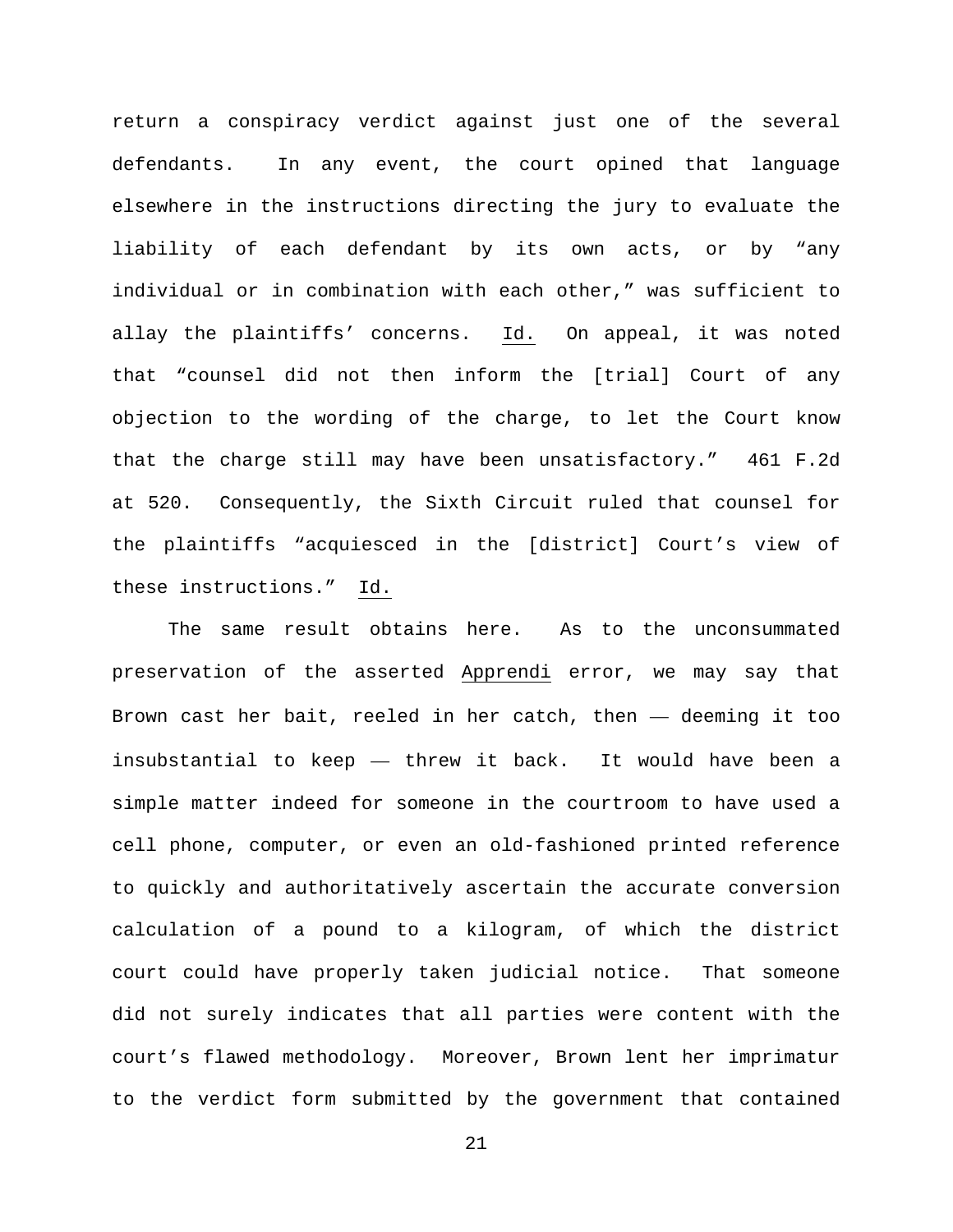the same misinformation. See J.A. 1715-16; cf. Nehi Bottling Co., Inc. v. All-American Bottling Corp., 8 F.3d 157, 164 (4th Cir. 1993) (upholding jury verdict premised on unclear instructions where appellant "not only failed to object to the instructions, [but] actually approved them"). Having failed to interpose a proper objection, Brown may be resentenced on Count One only if the district court's drug quantity instruction constituted plain error.

Thus, to obtain relief, Brown must demonstrate "that the district court erred, that the error was plain, and that it affected his substantial rights." United States v. Robinson, 627 F.3d 941, 954 (4th Cir. 2010) (citing United States v. Olano, 507 U.S. 725, 734 (1993) (internal quotation marks omitted)); see Fed. R. Crim. P. 52(b) (providing that "[a] plain error that affects substantial rights may be considered even though it was not brought to the court's attention"). If the initial three Olano prongs are met, we yet possess "discretion whether to recognize the error, and should not do so unless the error seriously affects the fairness, integrity, or public reputation of judicial proceedings." United States v. Dyess, 730 F.3d 354, 361 (4th Cir. 2013) (citation and internal quotation marks omitted).

We have adhered to the Supreme Court's admonition that "Apprendi errors under § 841(b) should not be recognized on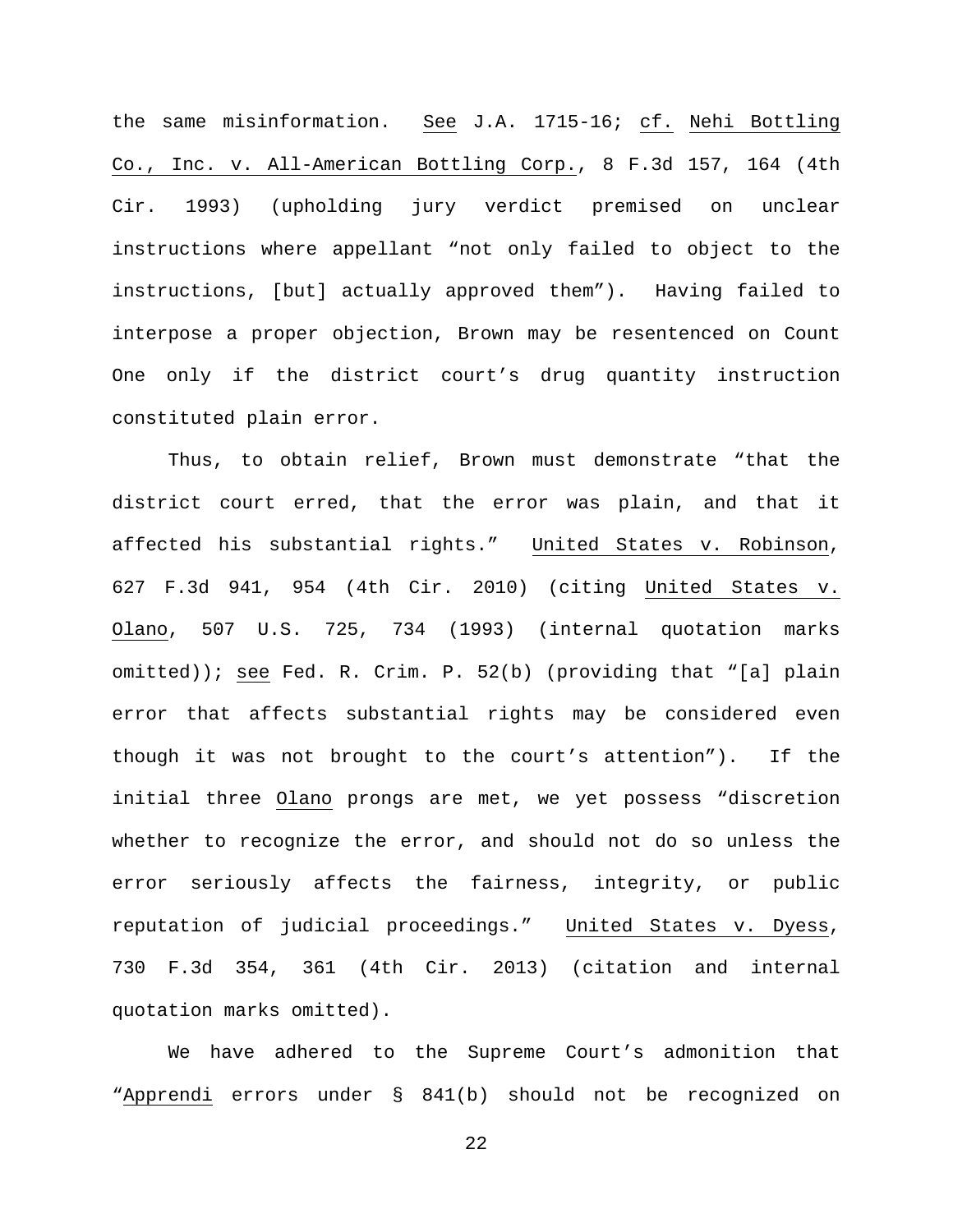plain error review when the evidence as to drug quantity was 'overwhelming' and 'essentially uncontroverted.'" Dyess, 730 F.3d at 361 (quoting United States v. Cotton, 535 U.S. 625, 633 (2002)). When the evidence admits of only one result, there is simply "'no basis for concluding that the error seriously affected the fairness, integrity or public reputation of judicial proceedings.'" United States v. Mackins, 315 F.3d 399, 408 (4th Cir. 2003) (quoting Cotton, 535 U.S. at 633 (internal quotation marks and alteration omitted)). In Dyess and Mackins, as has become our practice in cases like Brown's involving an obvious Apprendi error that fulfills the initial two Olano prongs, we deferred an examination of the third — whether the error affected the defendant's substantial rights — in favor of asking ourselves whether, in accordance with Cotton, we would in any event choose to exercise our discretion under the fourth prong to correct the error.

In the case at bar, the government presented evidence that Brown began to traffic in marijuana soon after her arrival in Baltimore in 2000, see J.A. 804, and that she continued to do so in earnest for the next ten years, until shortly before her arrest in 2010. The quantities were relatively modest — albeit substantial — during the first year or so, amounting most months to perhaps 200 to 500 pounds. See id. By 2005 or 2006, the monthly quantity had increased substantially, to about 500 to